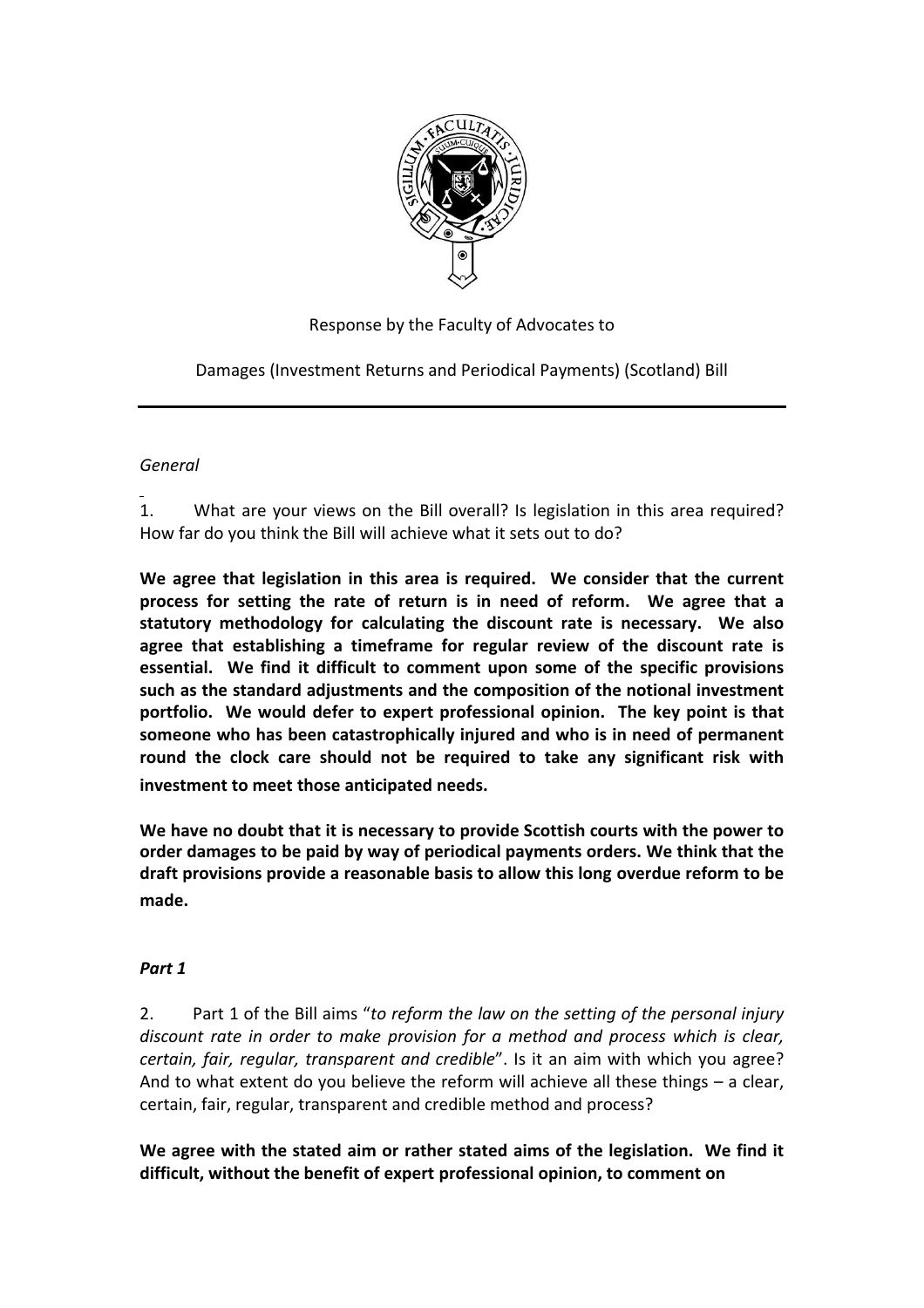**whether all of these aims will be achieved. We are uncertain whether the types of investment or relative percentages contained in the proposed investment portfolio are appropriate. We are also uncertain whether the stated percentages in the standard adjustments are fair. Plainly, the departure from ILGS means that investment advice will be required. We would defer to expert opinion as to whether 0.5 of a percentage point is adequate to cover the cost of investment advice as well as anticipated taxation.**

3. In terms of who sets the rate, the Scottish Government proposes to have the rate reviewed by the Government Actuary rather than Scottish ministers (as is the current situation). It believes that this will remove the setting of the rate from the political sphere "where there is the potential for pressure from external interests to attempt to influence the outcome" and "should provide fairness to all parties involved". What are your views?

# **We agree that it is right to seek to remove the setting of the rate from the political sphere. We understand that the Government Actuary will be able to deliver what is sought.**

4. The Scottish Government has chosen to lay down in detail how the rate should be calculated in legislation. Do you support this proposal over the approach taken in England and Wales of leaving much more to the discretion of the Lord Chancellor and an expert panel?

**Yes. In principle providing the detail in advance in legislation is welcome. It helps to meet the aim of clarity and the aim of certainty. As to the technical detail of the investment we require to defer to expert professional opinion as to whether aspects of the provisions meet the aims of fairness and credibility.** 

5. With no statutory requirement for the discount rate to be reviewed regularly, currently there can be a 15 year gap between reviews in Scotland. The Government Actuary will start a review of the rate on the date on which the relevant provisions of the Bill are brought into force. Thereafter they will be required to start a regular review every three years and the Scottish Ministers may decide on an additional, outof-cycle review, but which would not disrupt three-yearly reviews. Do you have any views?

**We agree that regular review is essential. One of the major drawbacks with the current regime is the gap between reviews of the rate. Sharp variation in the discount rate before and after any change produces a lack of consistency in awards and creates a sense of injustice. The provisions seem to us to address this problem.**

6. In changing the methodology to move away from a rate based on Index-Linked Government Stock (ILGS), the Bill makes provision "on the basis of portfolios described as cautious and which we believe would meet the needs of an individual in the position of the hypothetical investor who is described in the legislation". The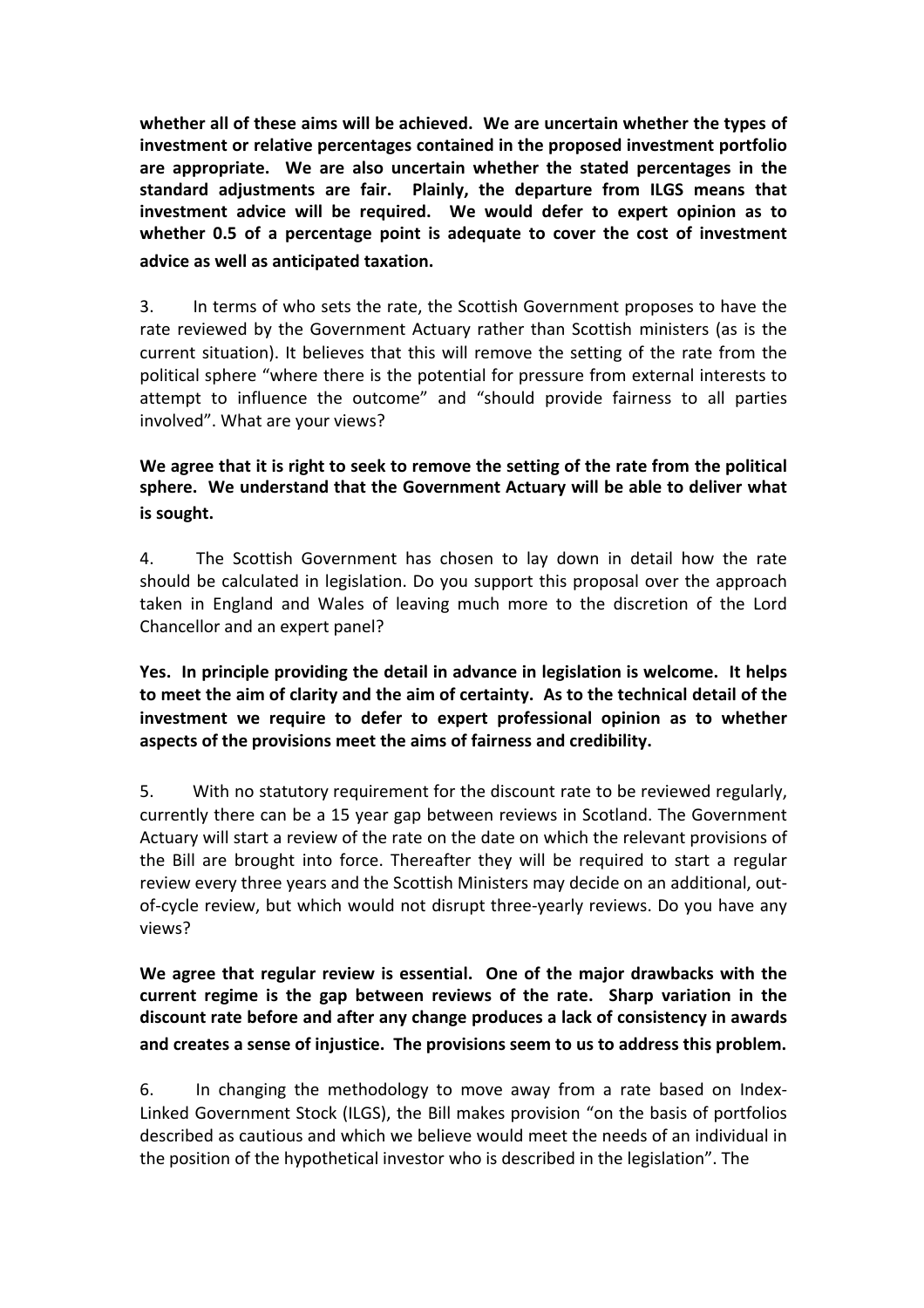Scottish Government also states: "The portfolio does reflect responses to the consultation that investing in a mixed portfolio of assets provides flexibility and is the best way of managing risk". Do you think the Scottish Government is justified in assuming that injured people have access to the necessary expertise to achieve this?

**We think that in cases where large sums of money are awarded injured persons should be able to access expertise. Such expertise requires to be funded throughout the period of the loss. We would defer to expert professional opinion as to whether the proposals in the Bill make adequate provision in this regard.**

## *Part 2*

7. Where damages for personal injury are payable, the Scottish courts may make a periodical payments order but only where both parties consent. This differs from England and Wales, where the courts have the power to impose such an order. Part 2 of the Bill will give courts the powers to impose periodical payments orders (PPO) for compensation for future financial loss. Respondents to recent consultations overwhelmingly supported courts in Scotland having the power to impose periodical payment orders, seeing this as a way of reducing uncertainty as well as the risk of over-/under-compensating pursuers. What is your position?

#### **We agree.**

8. How well used do you think the provisions would be in practice? What impact do you think the requirement on the court to ensure the "continuity of payment under such an order would be reasonably secure" would have

**We think that particularly where there is a significant dispute between the parties relative to life expectancy the ability to make a periodical payments order will be attractive and will be used.**

**The requirement on the court to ensure the "continuity of payment under such an order would be reasonably secure" is, of course, essential. It will be necessary for parties to satisfy themselves that the security requirements in clause 3 (2) [new 2C of the 1996 Act as amended] will be met. This may require expert opinion because the corporate structure of the legal person providing payment may not always be obvious. The provisions of the Bill seem to be in accordance with existing practice in England and Wales. Hitherto, the courts in Scotland have not taken any protective role in damages awards so it will be necessary to develop experience and expertise in this area.**

9. The proposals in the Bill would allow the courts to revisit a compensation award where there has been a change of circumstances (although only where this has been identified in advance). This would represent a change to the current law. Do you have any comments?